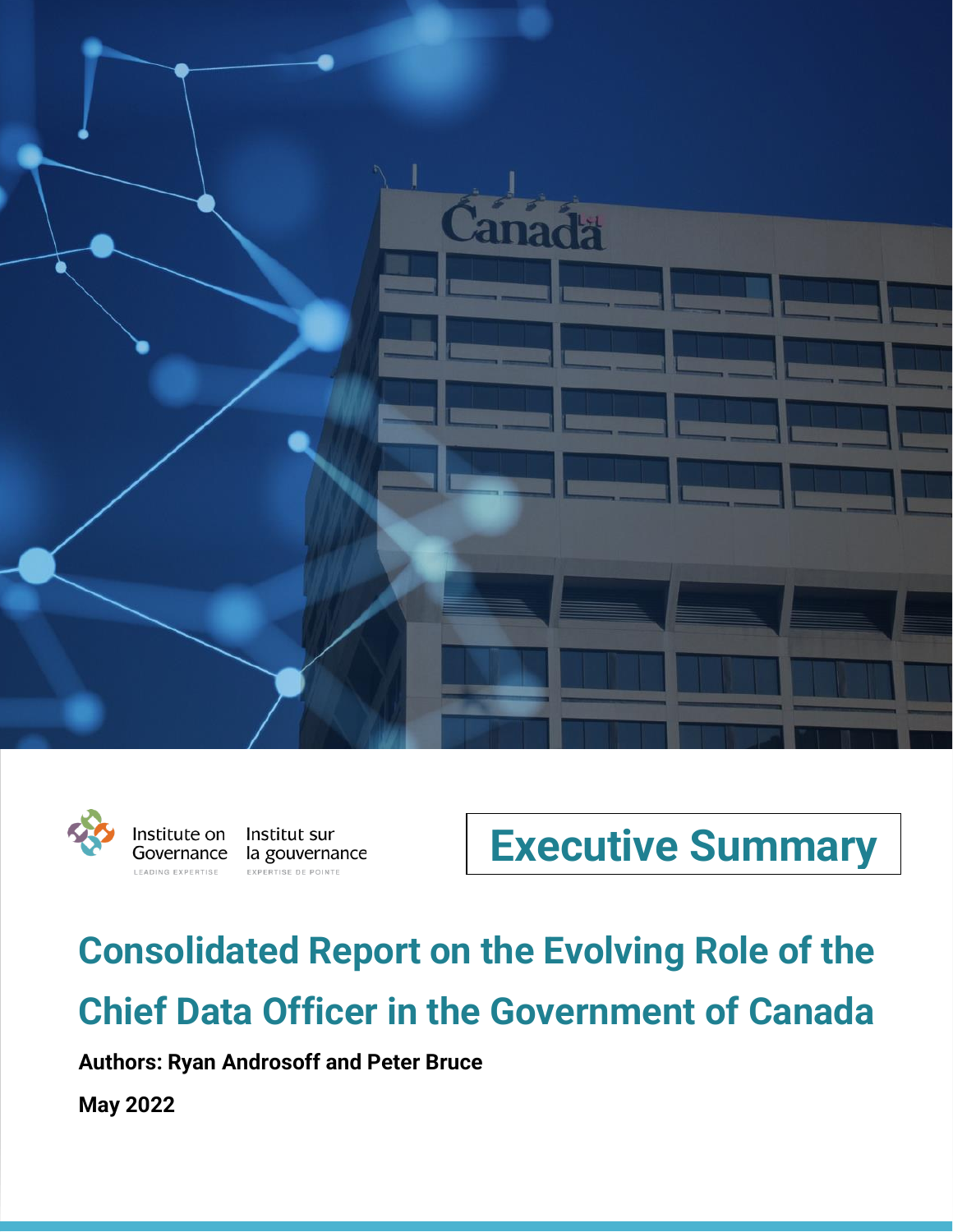**The opinions expressed in this report are those of the Institute on Governance (IOG) and should not be interpreted to represent the view of, or imply endorsement by, any of the Government of Canada departments, employees, or other individuals who have participated in this study.**

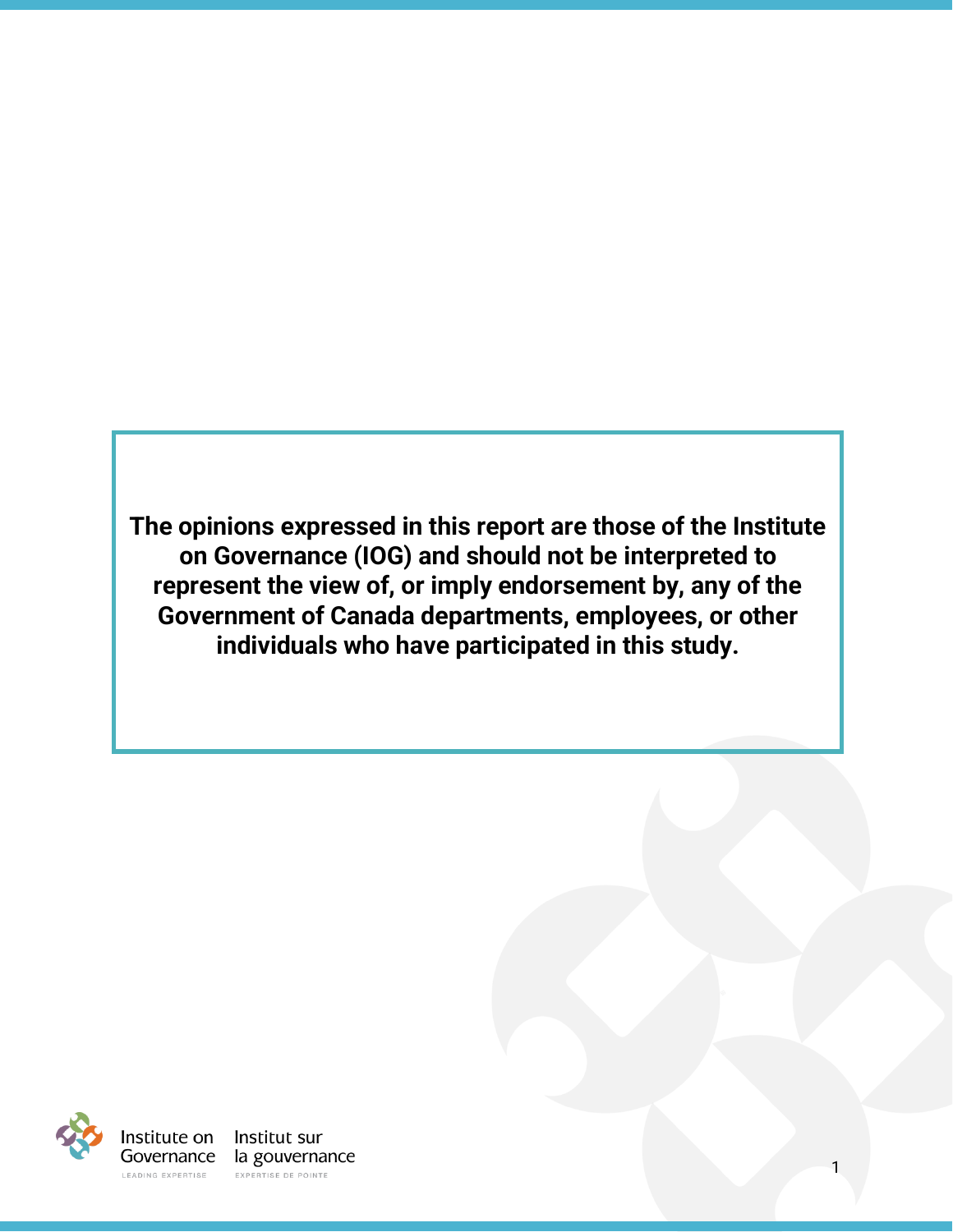#### **EXECUTIVE SUMMARY**

This study of the Chief Data Officer (CDO) role was conducted between September of 2021 and February of 2022 with a primary focus on four Departments and Agencies in the Government of Canada (GC). These are Health Canada (HC), the Public Health Agency of Canada (PHAC), Agriculture and Agri-Food Canada (AAFC), and Transport Canada (TC). The report describes how the CDO role is evolving in the Government of Canada and provides recommendations on how it can be strengthened to achieve the goals of departmental data strategies moving forward.

For clarity, the acronym CDO will always refer to the Chief Data Officer in this report. When any other role with the same acronym is referenced, such as the Chief Digital Officer, it will not be abbreviated.

The findings of the study are based on data collected through three surveys, 20 interviews and 7 workshops conducted with key stakeholders in departments, and supplementary consultations and research. The three surveys were distributed to the following groups:

- GC departmental CDO organizations (9 responses total)
- Internal stakeholders in the four participating departments (78 responses total)
- External stakeholders in two of the four participating departments (9 responses total)

In many cases, multiple staff from the office of a senior official who received the survey would have contributed to a consolidated response (particularly in the case of the CDO offices) thus the total number of surveys received are comprised of input from a larger number of individual contributors. The relatively small sample size of the surveys means that they cannot on their own be considered a representative sample. However, combined with inputs from the twenty interviews and seven workshops that were held across the four government departments and agencies, we were able to identify areas of interest to the CDOs and their stakeholders. This analysis was combined with inputs from other departments, expertise from the Institute on Governance (IOG), and research from around the world to establish a set of key findings and recommendations for CDOs in the Government of Canada. We hope that others exploring this emerging role will find our observations and recommendations helpful.

The introductory and context section of the report describes some of the guidance and expectations that have been established for CDOs in the Government of Canada. The four departments that we studied, and all the departments that responded to the CDO survey, appreciate the value of data, are implementing their data strategies, and have appointed a CDO. However, we observed that the CDO role, governance, structure, and even the incumbents of the positions are still quite variable and shifting. During the six months we spent on the study there were structural changes, incumbent changes,



EXPERTISE DE POINTE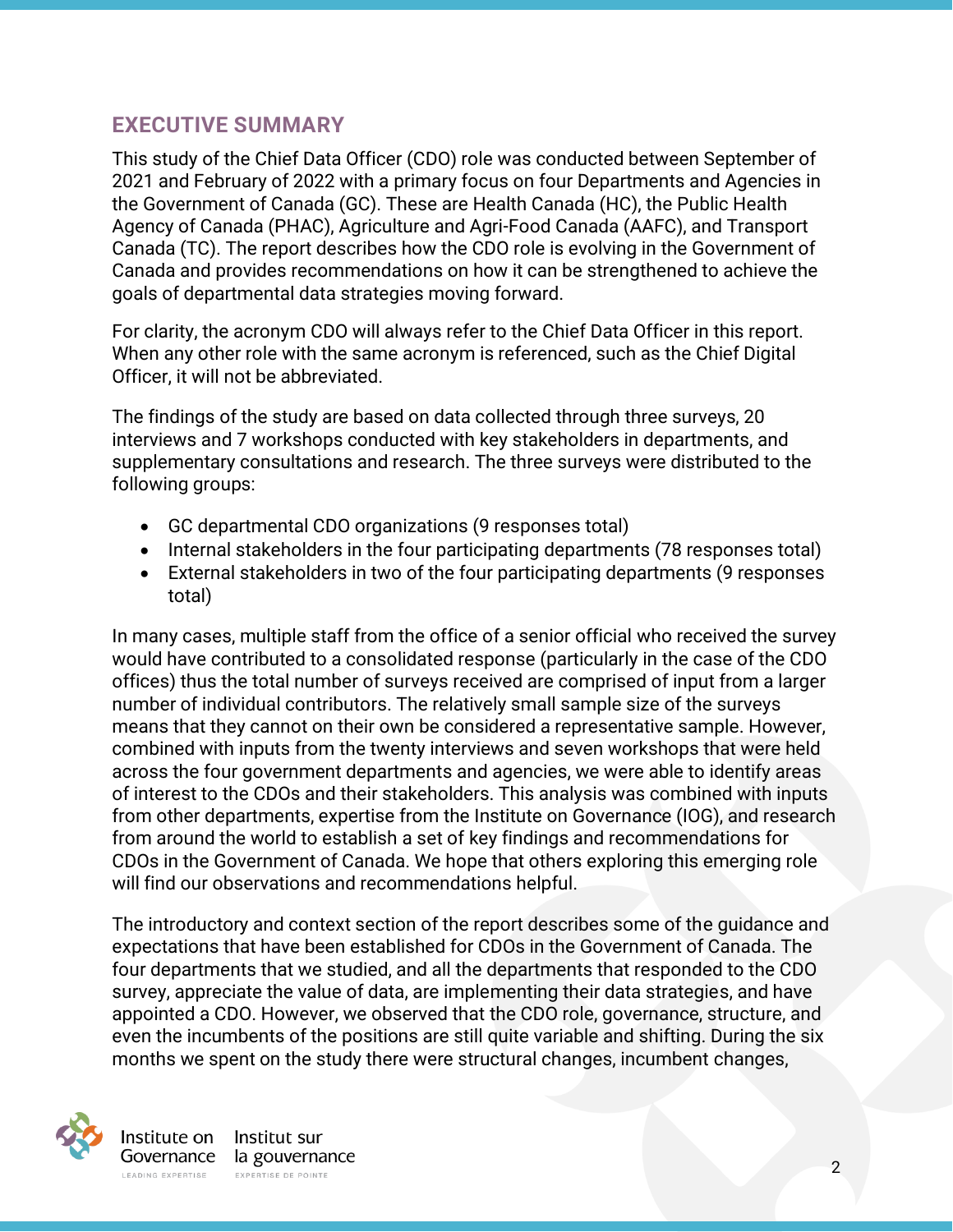changes in governance models, and changes to investment levels amongst the CDOs we were engaged with.

All of the CDOs studied had identified developing a data strategy and data policies, and supporting data literacy in common as part of their mandate. Beyond this we found that the role varied significantly from department to department. The charts below highlight some of the variation in priorities and expectations of the CDO role amongst the CDOs and the stakeholders surveyed.

## **Ranking of CDO Priorities**

#### *1 = Highest Priority, 12 = Lowest Priority*

*Highest four priorities for each column are highlighted in green, lowest four in yellow.*

|                                                                                         | <b>Internal</b><br><b>Stakeholders</b> | <b>CDO</b><br><b>Offices</b> | <b>External</b><br><b>Stakeholders</b> |
|-----------------------------------------------------------------------------------------|----------------------------------------|------------------------------|----------------------------------------|
| Developing a departmental data strategy                                                 | 3                                      |                              | $\overline{2}$                         |
| Providing advice and guidance to business units<br>on data related issues               | 4                                      | 2                            | 9                                      |
| Procuring and/or managing enterprise data<br>management and analytics software          | 5                                      | 11                           | 6                                      |
| Developing policies for data usage across the<br>organization                           | 1                                      | 4                            | 4                                      |
| <b>Facilitating the sharing of best practices</b>                                       | 7                                      | 6                            | 7                                      |
| Improving data literacy through training and<br>other educational opportunities         | 2                                      | 3                            | 8                                      |
| Serving as a Center of Expertise for data related<br>trends and technologies            | 6                                      | 5                            | 12                                     |
| Open data                                                                               | 12                                     | 9                            | 11                                     |
| Data sharing (both internally and outside the<br>department)                            | 11                                     | 7                            | 3                                      |
| Collaboration with external stakeholders (i.e.<br>other levels of government, academia) | 9                                      | 8                            | 1                                      |
| Data collection and acquisition                                                         | 8                                      | 10                           | 5                                      |
| <b>Data quality assessment</b>                                                          | 10                                     | 12                           | 10                                     |

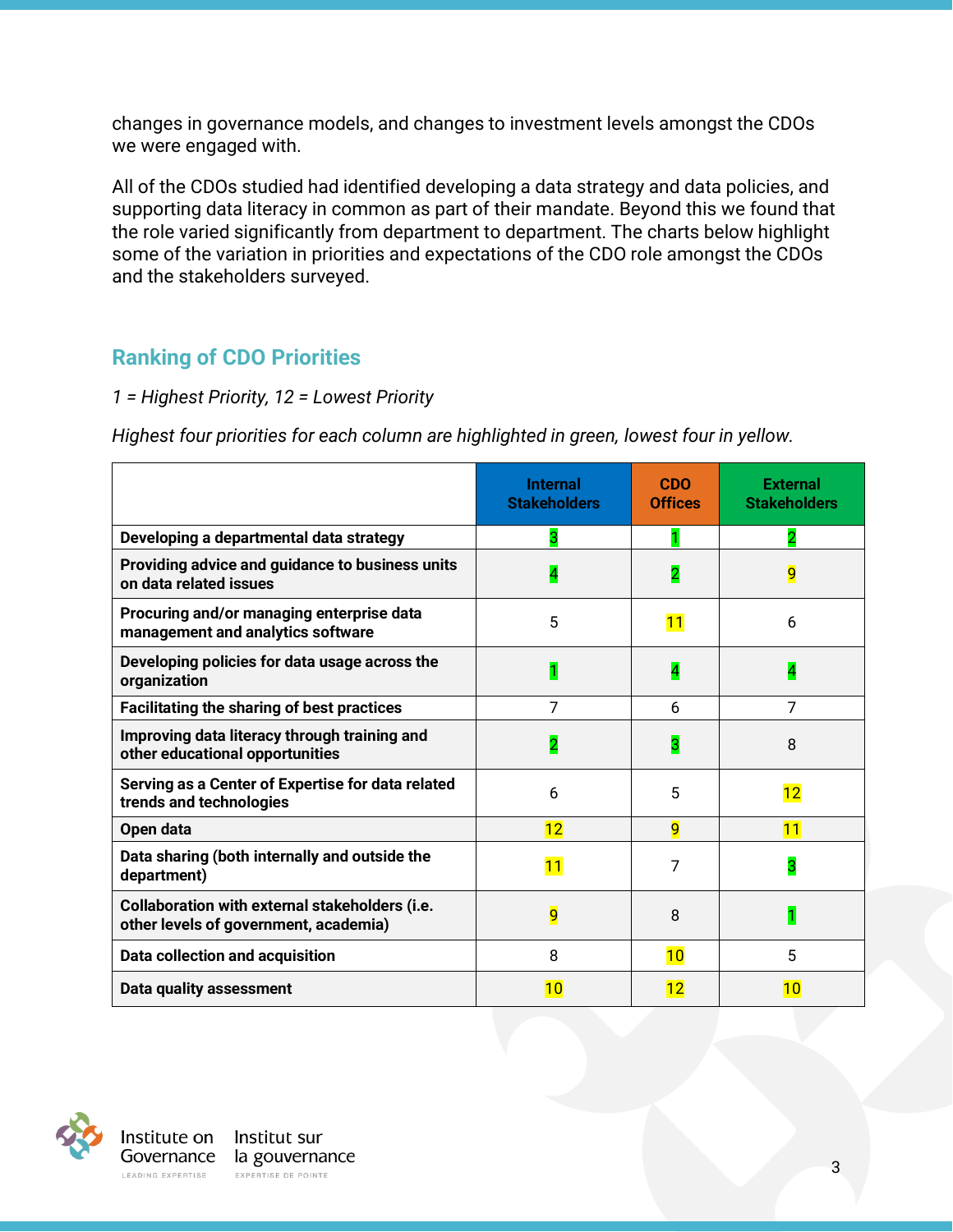

### **Radar Graph of CDO Office Responses to the Ranking of CDO Priorities**

Serving as a Center of Expertise

Our observations and findings from the study support having the Chief Data Officer closely aligned with the departmental Chief Digital Officer or Chief Information Officer function through structure and/or governance. The one recurring caution that we heard in this regard was not to let the lure of technology distract the organization and its leadership from the fundamentals of good data management and ensuring that data is used in evidence-based decision making. Central Agency guidance and support for sharing of best practices will go a long way to harmonizing these roles and maximizing the contribution of the CDOs over time. There are also good reasons to maintain flexibility in how these organizational models are implemented in specific departmental contexts

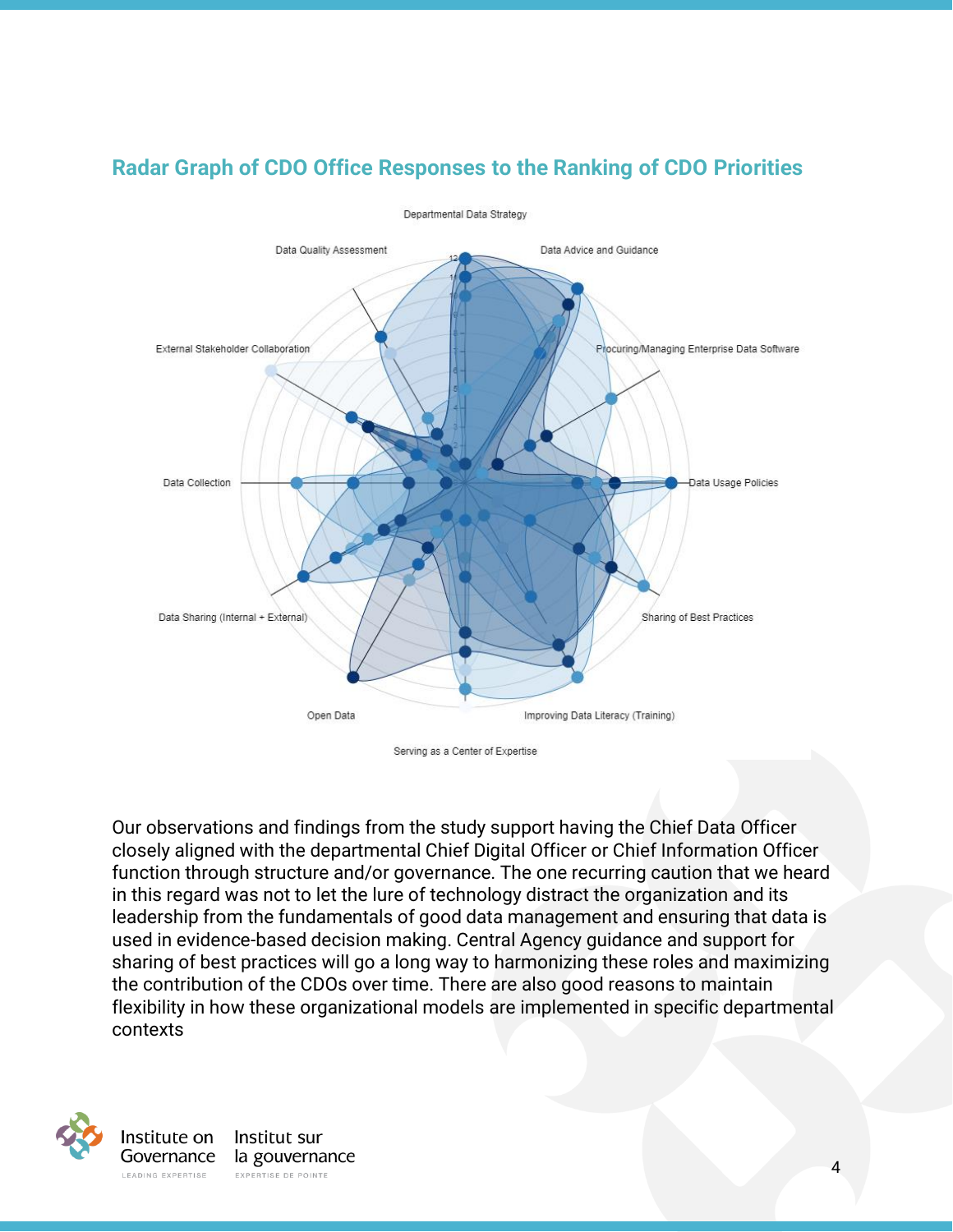There was a preference expressed by many of those interviewed for having data governance embedded in the existing departmental governance bodies with the minimum necessary incremental CDO specific governance. Building data competencies throughout the organization will help to ensure that data considerations are included in new initiatives and that policy, program, and funding decisions are evidence-based. This can also be strengthened by ensuring that CDOs have a seat at their department's senior management table, which was the case for six of the nine CDOs that were surveyed as part of this study.

Funding levels and funding models for the CDOs varied widely across departments. In some cases, the role was just being formalized and resourced while we were conducting the study. The right level of funding will depend on the nature of the organization and the expectations placed on the CDO. A core team with the capacity to implement the departmental data strategy and build a community of practice for data practitioners provides a good starting point. All the data strategies examined included the important hygiene factors of good data management. The business case for further funding can be made based on return on investment and the data impact on the department's mandate to improve societal outcomes.

Consistently demonstrating the value of good data and how it can be presented in support of government programs includes experimentation to explore the art of the possible. This included data aggregation. All stakeholders we heard from are looking to the CDO to help with aggregating data across systems, across programs, and across jurisdictions to help achieve their mandates. We also heard a caution to focus effort on aggregating data where there is a clear benefit.

Embedding data teams on assignments in program areas while maintaining a community of practice is being adopted by several organizations. There are several benefits to this model. The multi-disciplinary teams will allow the data analysts to better understand the department and individual business lines. Program analysts will get a better sense of how data can be used to support achieving the goals of their program. A community of practice can build on each other's experience while helping to meet real data needs.

The CDO role in the Government of Canada is still in its early stages. We are encouraging a conscious evolution through occasional reviews, engaging with a horizontal community of practice, and a shared understanding that while the specifics of the role will vary across departments it must deliver value. This is particularly important in the context of the most recent federal budget. The announcement of a strategic review that will aim to create savings of \$6 billion over five years provides both a risk and opportunity for CDOs. It reinforces the imperative that their priorities align with making the operations of their departments more efficient and effective so that they are rightfully perceived as areas for strategic investment.



EXPERTISE DE POINTE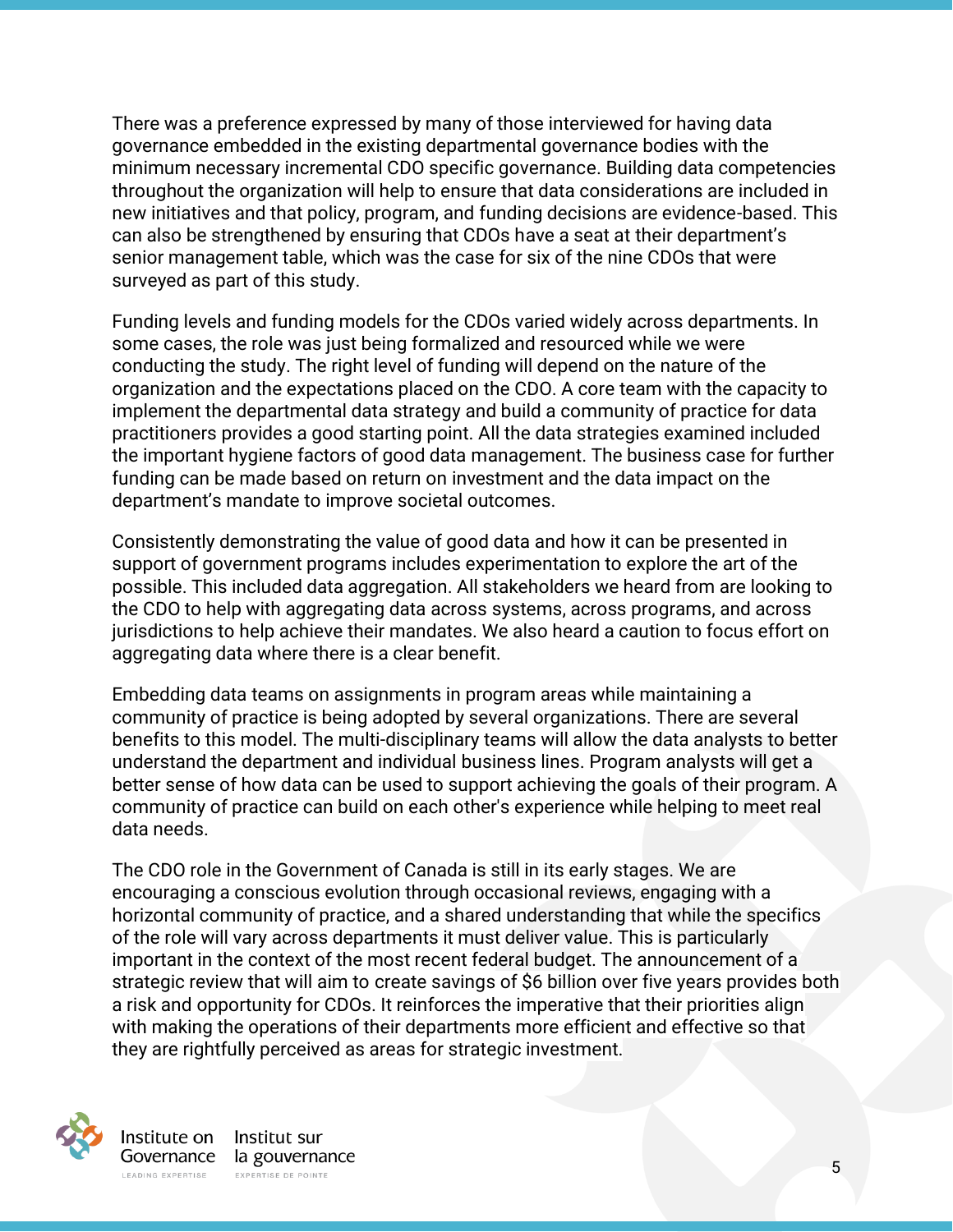Finally, a desire to vastly improve the sharing of timely data across jurisdictions was consistently expressed throughout the study. Policy frameworks, data sharing strategies, and funding incentives have been used in the past to achieve this with varying degrees of success. Several stakeholders and workshop participants thought that an increased focus on ensuring essential data is available nationally should be considered, including pursuing policy and legislative changes where required.

We have made ten recommendations in this report that build on our key findings. The recommendations are grouped into three categories that we have called: **Engage**, **Enable,** and **Evolve**. Selecting the most relevant recommendations for a specific organizational context will improve the effectiveness of the CDO function and support broader digital transformation goals.

The **Engage** recommendations include a focus on clarifying and communicating the CDO role, vision and governance. Sharing best practices, which is about listening to others and sharing some of the hard lessons learned, will help to further inform this role. To further develop the support for the CDO engagement we recommend putting in place forums to encourage the sharing of data across jurisdictional boundaries to the extent possible. As highlighted by the pandemic, the complexity of data sharing arrangements in Canada's federated model of government certainly hampers aggregation of the data needed to address some national and international issues.

The **Engage** recommendations are as follows:

- Clarify and communicate the CDO role, vision, and related governance.
- Measure, demonstrate, and capture the value of data and analytics, including aggregated data.
- Improve data sharing between departments and jurisdictions to unlock value for citizens.

The **Enable** recommendations are focused on ensuring that CDOs have the resources needed to achieve their mandates. These recommendations are about establishing good data management practices, securing the necessary investments, and building data competencies. While we found significant support for the CDO role, most appeared to be under-resourced. Showing and quantifying the return on the data investment will allow the CDO function to evolve and, in the best case, lead to significant data driven benefits including better informed program, policy and financial decisions for the government and improved societal outcomes for citizens.

The **Enable** recommendations are as follows:

● Perform the core functions of good data management.